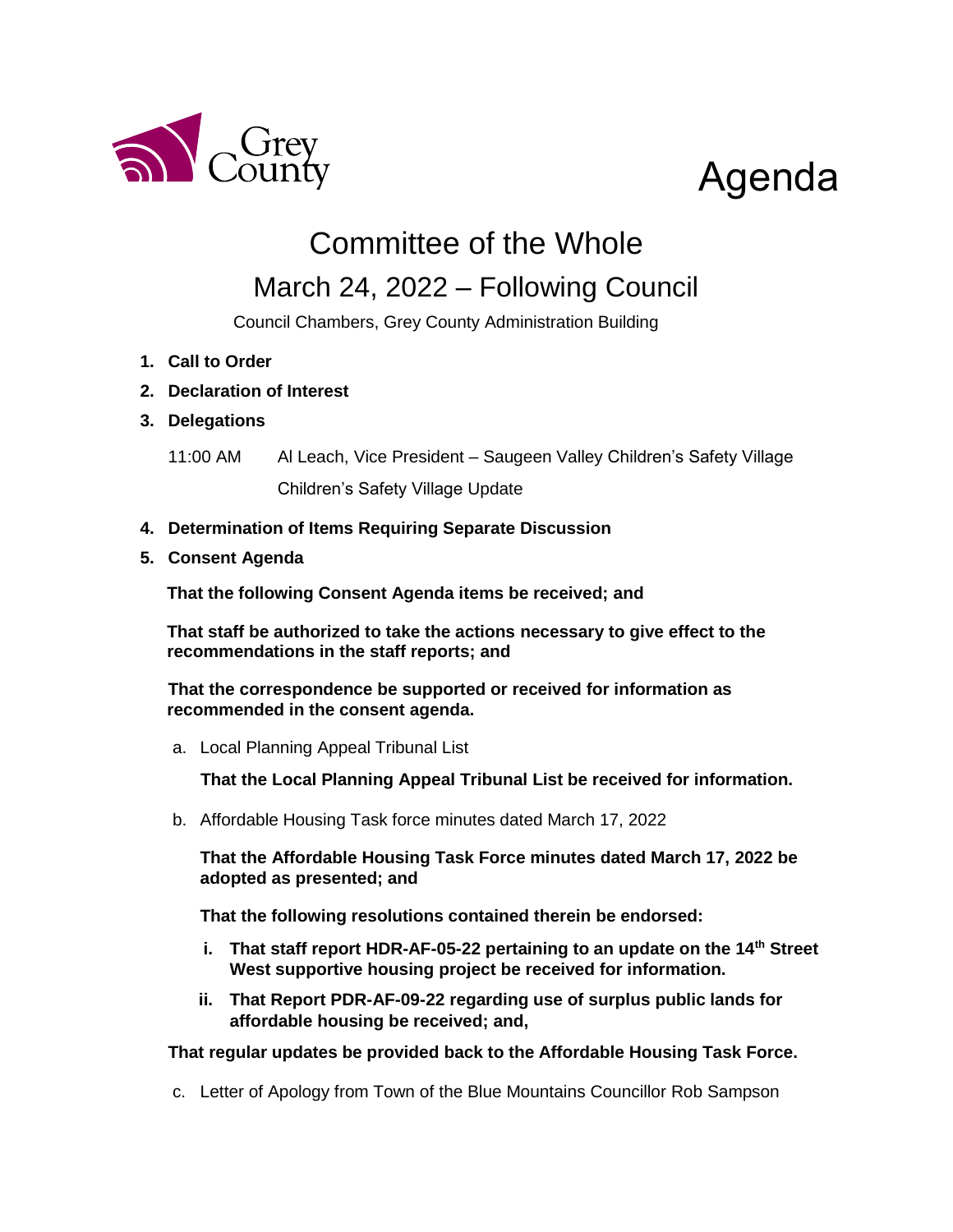**That the letter of apology from Councillor Rob Sampson be received for information.**

d. Correspondence from the Municipality of Grey Highlands – Beavercrest Community **School** 

**That the correspondence from the Municipality of Grey Highlands regarding the Beavercrest Community School be received for information.** 

e. FR-CW-06-22 2-21 External Audit – BDO Planning Report

**That Report FR-CW-06-22 titled 2021 External Audit – BDO Planning Report and the Audit Planning Report for the year ending December 31, 2021 prepared by BDO Canada LLP, Chartered Professional Accountants be received for information.**

f. FR-CW-07-22 2021 Treasurer's Statement

**That Report FR-CW-07-22 and the attached 2021 Treasurer's Statement be received for information.**

g. TR-CW-10-22 RFT-TS-02-22 Grey Road 2 Rehabilitation

**That Report TR-CW-10-22 containing the tender results for RFT-TS-02-22 Grey Road 2 Rehabilitation be received; and**

**That Arnill Construction Limited o/a Seeley and Arnill be awarded the Tender for a total amount of \$2,386,333.13 excluding HST.**

h. TR-CW-11-22 RFT-TS-10-22 Grey Road 31 Award Report

**That Report TR-CW-11-22 containing the tender results for RFT-TS-10-22 Grey Road 31 Resurfacing be received; and**

**That Cox Construction Limited be awarded the Tender for a total amount of \$1,525,647.32 excluding HST.**

- **6. Items For Direction and Discussion**
	- a. TR-CW-02-22 Amendments to Parking By-law 4788-13 Regulating Traffic and Parking

**That Report TR-CW-02-22 regarding changes to By-law 4788-13 be received; and**

**That a by-law be brought forward for Council's consideration to amend Schedule's "B", "E", "K", "N", "O" and "U" of By-Law 4788-13, being the Bylaw to Regulate Traffic and Parking on Highways within the County of Grey Roads System, to reflect the proposed revisions.**